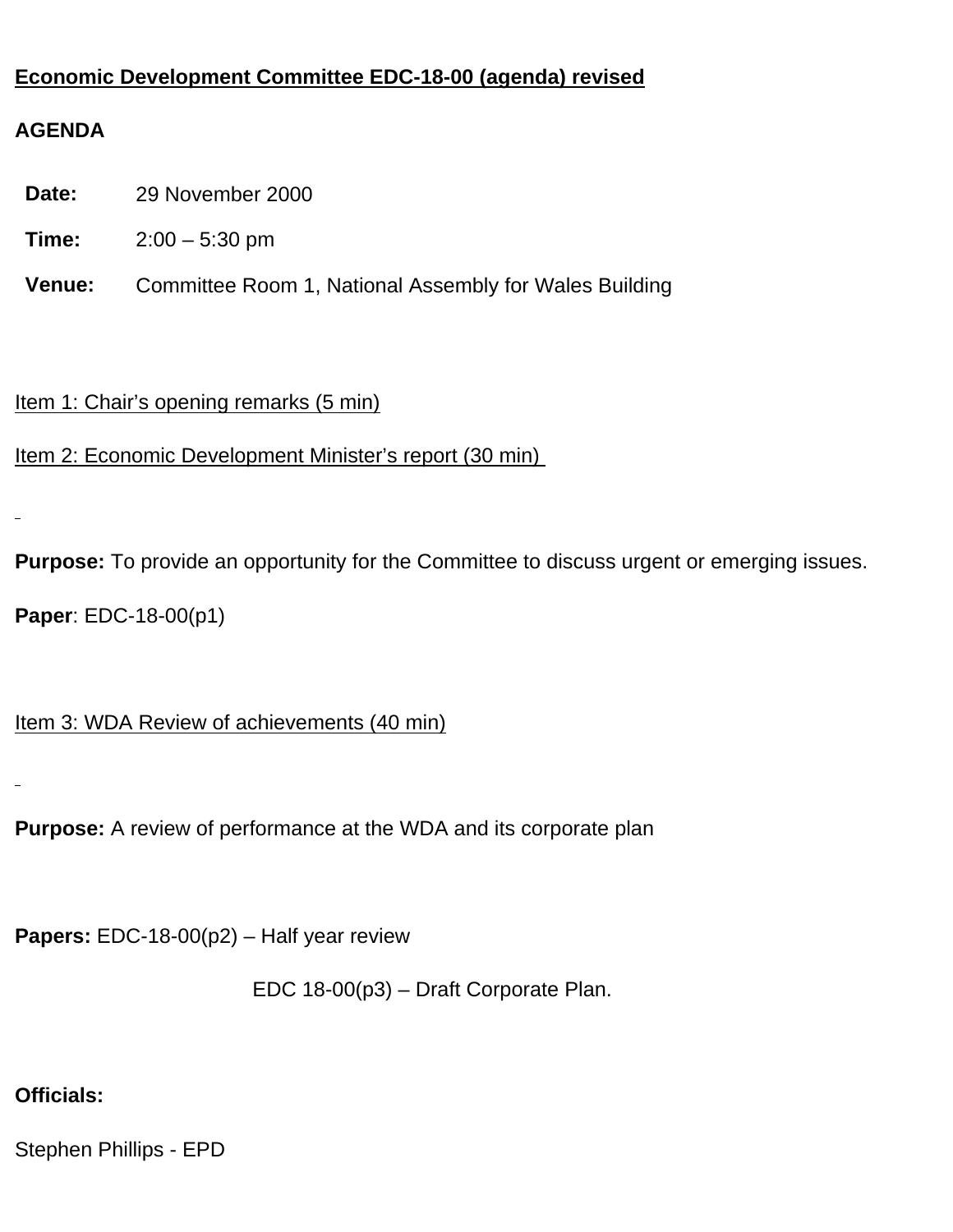Anne Stephenson - EPD

#### **External contributors:**

Sir David Rowe-Beddoe - Chairman

Graham Hawker - Chief Executive

Graham Moore – Executive Director, Strategic Policy.

Item 4: Review of National Economic Development Strategy (40 mins)

**Purpose:** To consider papers on sustainability and sustainable energy

**Papers**: EDC-18-00(p4) Sustainability – Environment Division

EDC-18-00(p5) – Sustainable Energy - Phil Williams

#### **Officials:**

Lisa Dobbins - Sustainable Development Unit, NAfW

Steve Phillips - NEDS issues

Gareth Edwards - NEDS issues

# **BREAK FOR 15 MINUTES**

Item 5: Review of Business Support and Development (50 mins)

**Purpose:** To consider the first draft of the report of the Committee's review of business support and development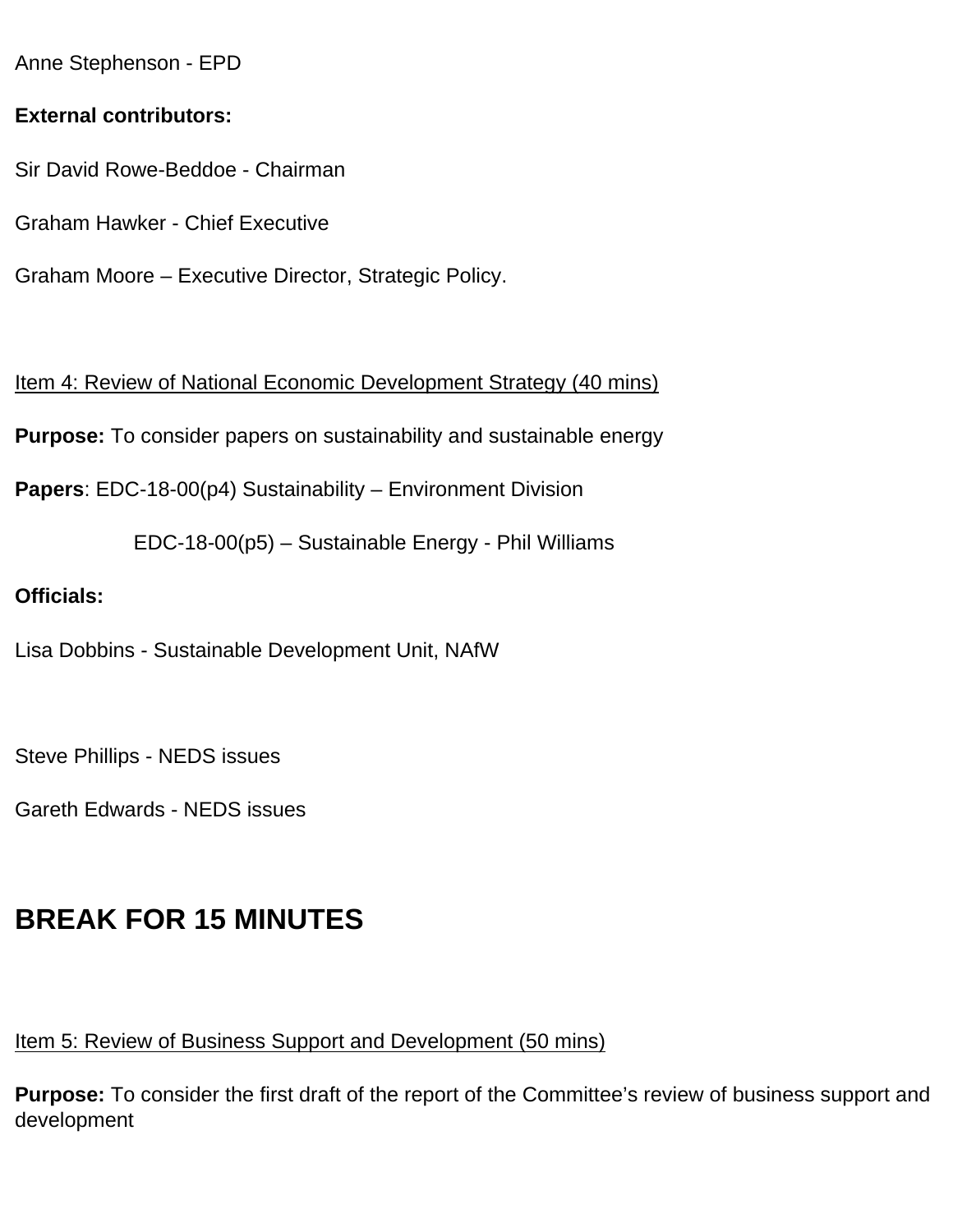**Paper**: EDC-18-00(p6) – covering paper

EDC-18-00(p6a) – main report

#### **In attendance**

Jim Driscoll

Helen Usher

Item 6: "A Culture in Common" – Post-16 Education and Training Committee Report (20 mins)

**Purpose:** To consider issues arising out of the report of the Post-16 Education and Training Committee.

**Paper:** EDC- 18-00 (p7) – Covering Paper

EDC-18-00(p8) - ["A Culture in Common"](http://www.wales.gov.uk/newsite.dbs?3A098663000BB19000004A6200000000+current+3A0BF7DE000E40820000726000000000+cur_date+11_2000)

Item 7: Minutes of meetings of 15 November (10 mins)

**Papers:** EDC-17 -00 (min)

EDC-18-00(p9) Action outstanding

Papers for Information